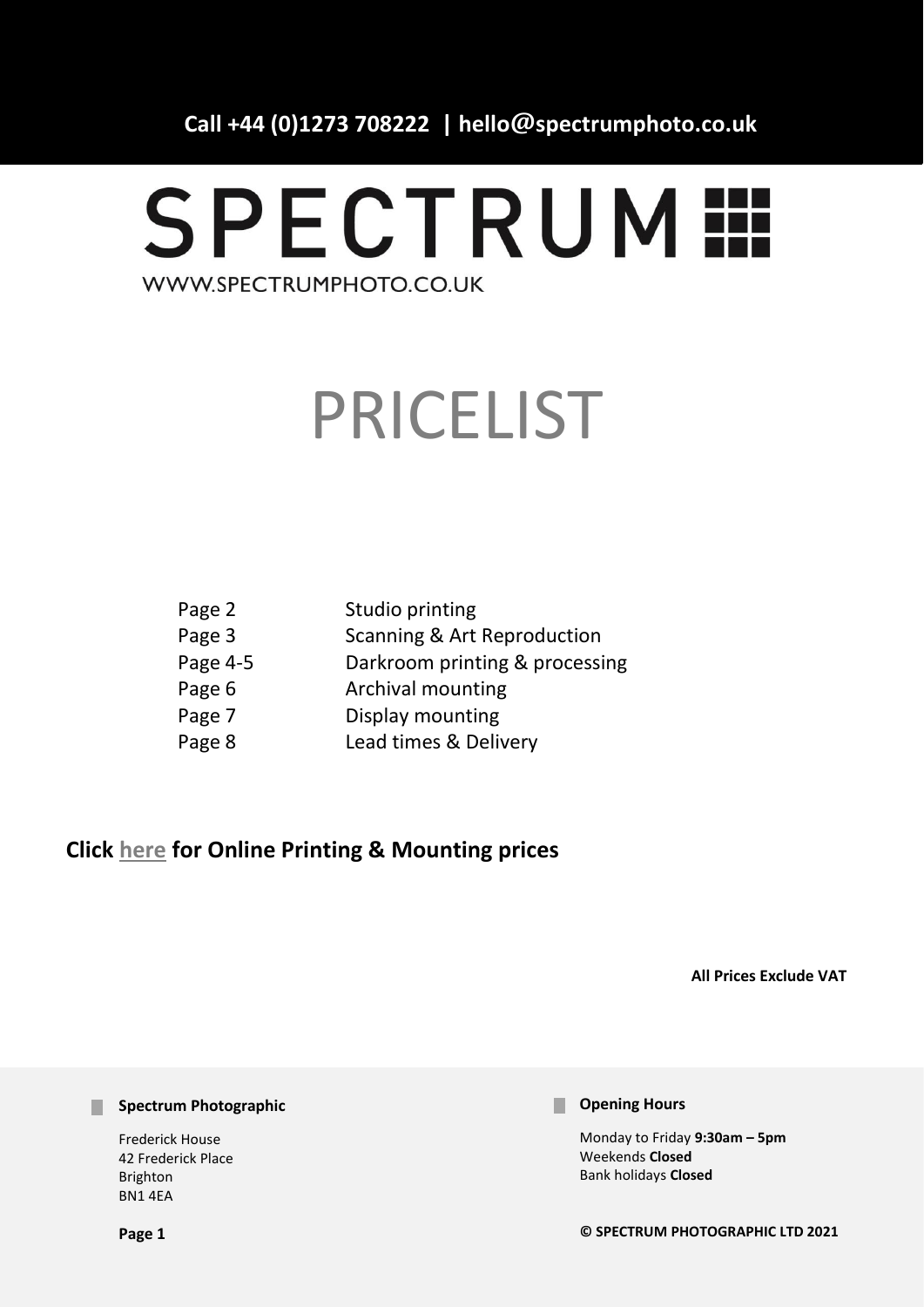# **1. Studio** Printing

| <b>Sizes</b>             |                               | <b>C-type Papers</b>              |                                         |                          | <b>Giclée Papers</b>   |                          |                        |
|--------------------------|-------------------------------|-----------------------------------|-----------------------------------------|--------------------------|------------------------|--------------------------|------------------------|
| Inches<br>(8A)<br>sizes) | mm                            | Fuji<br>Gloss/<br>Matt/<br>Lustre | Fujifilm<br>Maxima/<br>Pearl/<br>Velvet | Fujiflex<br>(Supergloss) | Hahnemühle<br>Metallic | Ilford,<br>Fotospeed     | Hahnemühle /<br>Innova |
|                          |                               | (f)                               | (E)                                     | (f)                      | (f)                    | (E)                      | (f)                    |
| 12×10                    | 305×254                       | 15.00                             | 26.25                                   | 34.50                    | 29.00                  | 18.00                    | 20.00                  |
| $12\times16$             | 305×406                       | 20.00                             | 35.00                                   | 46.00                    | 36.25                  | 21.00                    | 25.00                  |
| A3                       | 420×297                       | 20.00                             | 35.00                                   | 46.00                    | 36.25                  | 21.00                    | 25.00                  |
| 20×16                    | 508×406                       | 25.00                             | 48.75                                   | 50.00                    | 50.75                  | 30.00                    | 35.00                  |
| 20×24                    | 508×610                       | 35.00                             | 61.25                                   | 70.00                    | 65.25                  | 40.00                    | 45.00                  |
| A2                       | 594×420                       | 35.00                             | 61.25                                   | 70.00                    | 65.25                  | 40.00                    | 45.00                  |
| 30×20                    | 762×508                       | 40.00                             | 70.00                                   | 80.00                    | 72.50                  | 45.00                    | 50.00                  |
| 30×30                    | 762×762                       | 50.00                             | 87.50                                   | 100.00                   | 94.25                  | 60.00                    | 65.00                  |
| 36×24                    | 914×610                       | 50.00                             | 87.50                                   | 100.00                   | 108.75                 | 70.00                    | 75.00                  |
| A1                       | 841×594                       | 50.00                             | 87.50                                   | 100.00                   | 108.75                 | 70.00                    | 75.00                  |
| 40×30                    | 1016×762                      | 65.00                             | 113.75                                  | 130.00                   | 116.00                 | 75.00                    | 80.00                  |
| 40×40                    | 1016×1016                     | 80.00                             | 140.00                                  | 160.00                   | 145.00                 | 90.00                    | 100.00                 |
| 48×36                    | 1220×914                      | 90.00                             | 157.50                                  | 180.00                   | 166.75                 | 105.00                   | 115.00                 |
| A <sub>0</sub>           | 1189×841                      | 90.00                             | 157.50                                  | 180.00                   | 166.75                 | 105.00                   | 115.00                 |
| 48×40                    | 1220×1016                     | 100.00                            | 175.00                                  | 200.00                   | 188.50                 | 115.00                   | 130.00                 |
| 60×40                    | 1524×1016                     | 115.00                            | 201.25                                  | 230.00                   | 210.25                 | 135.00                   | 145.00                 |
| 48×48                    | 1220×1220                     | 105.00                            | 183.75                                  | 210.00                   |                        |                          | —                      |
| 60×48                    | 1524×1220                     | 135.00                            | 236.25                                  | 270.00                   |                        | $\overline{\phantom{0}}$ |                        |
| 72×48                    | 1830×1220                     | 155.00                            | 271.25                                  | 310.00                   |                        |                          |                        |
| 96×48                    | 2440×1220                     | 180.00                            | 315.00                                  | 360.00                   |                        |                          | -                      |
|                          | <b>Additional studio time</b> |                                   | £15.00 per 15 minutes                   |                          |                        |                          |                        |

| <b>Studio proof prints</b>        |        |
|-----------------------------------|--------|
| C-Type                            | £12.00 |
| Fujiflex C-Type / Metallic Giclee | £20.00 |
| Giclee                            | £13.50 |

Prices Exclude VAT Lead time 2-5 working days Delivery (UK) 1-2 days Discounts are available for quantity

### **Spectrum Photographic**

Frederick House 42 Frederick Place Brighton BN1 4EA

#### **Opening Hours** П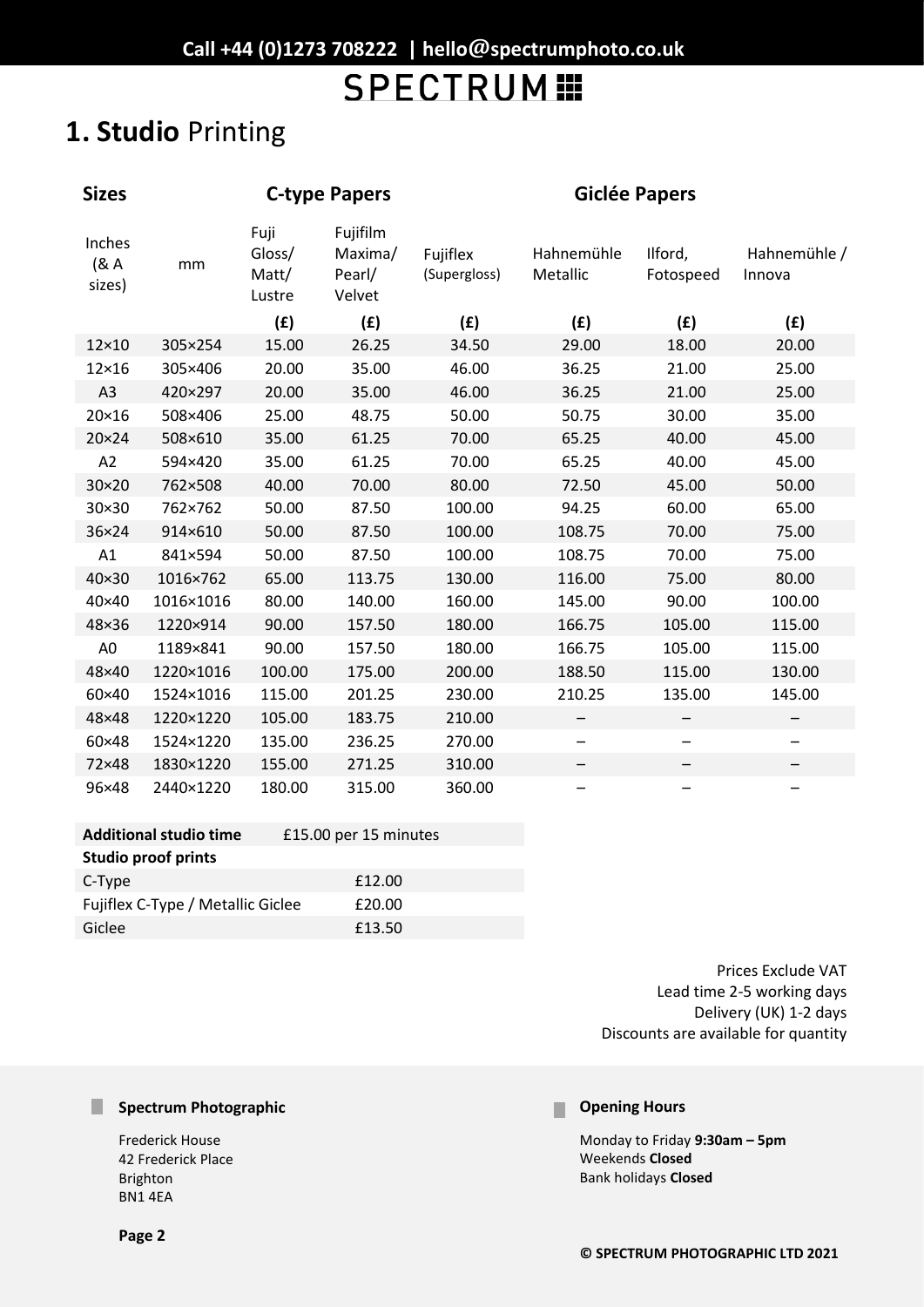# **2. Scanning** & Art Reproduction

# Film Scanning

|                |                                    | Price per scan |             |               |  |
|----------------|------------------------------------|----------------|-------------|---------------|--|
| File size (MB) | <b>Max. Print size</b><br>(inches) | Studio 1st     | Studio 2nd+ | <b>Master</b> |  |
| 11-60          | $12 \times 18$                     | £11.50         | £9.50       | £30.50        |  |
| 61-120         | $24 \times 20$                     | £16.00         | £12.50      | £40.00        |  |
| 121-250        | $40 \times 30$                     | £20.00         | £16.50      | £45.00        |  |
| 251-400        | $60 \times 48$                     | £32.50         | £29.50      | £60.00        |  |

## Flatbed Scanning

|                |                        | Price per scan |               |  |
|----------------|------------------------|----------------|---------------|--|
| File size (MB) | <b>Max. Print size</b> | <b>Studio</b>  | <b>Master</b> |  |
| 12             | A5                     | £10.00         | £30.00        |  |
| 25             | A4                     | £15.00         | £35.00        |  |
| 50             | A <sub>3</sub>         | £20.00         | £40.00        |  |
| $100+$         | A2                     | £30.00         | £55.00        |  |

Note: Excessive dust/scratch removal, retouching or selective colour corrections will incur an additional cost which will be advised before work starts

# Artwork Reproduction

| Artwork size | Price per Artwork |
|--------------|-------------------|
| Up to A1     | £75.00            |
| Up to $A2$   | £65.00            |

Prices Exclude VAT Lead time 2-5 working days Delivery (UK) 1-2 days Discounts are available for quantity

#### **Spectrum Photographic**

Frederick House 42 Frederick Place Brighton BN1 4EA

#### **Opening Hours** n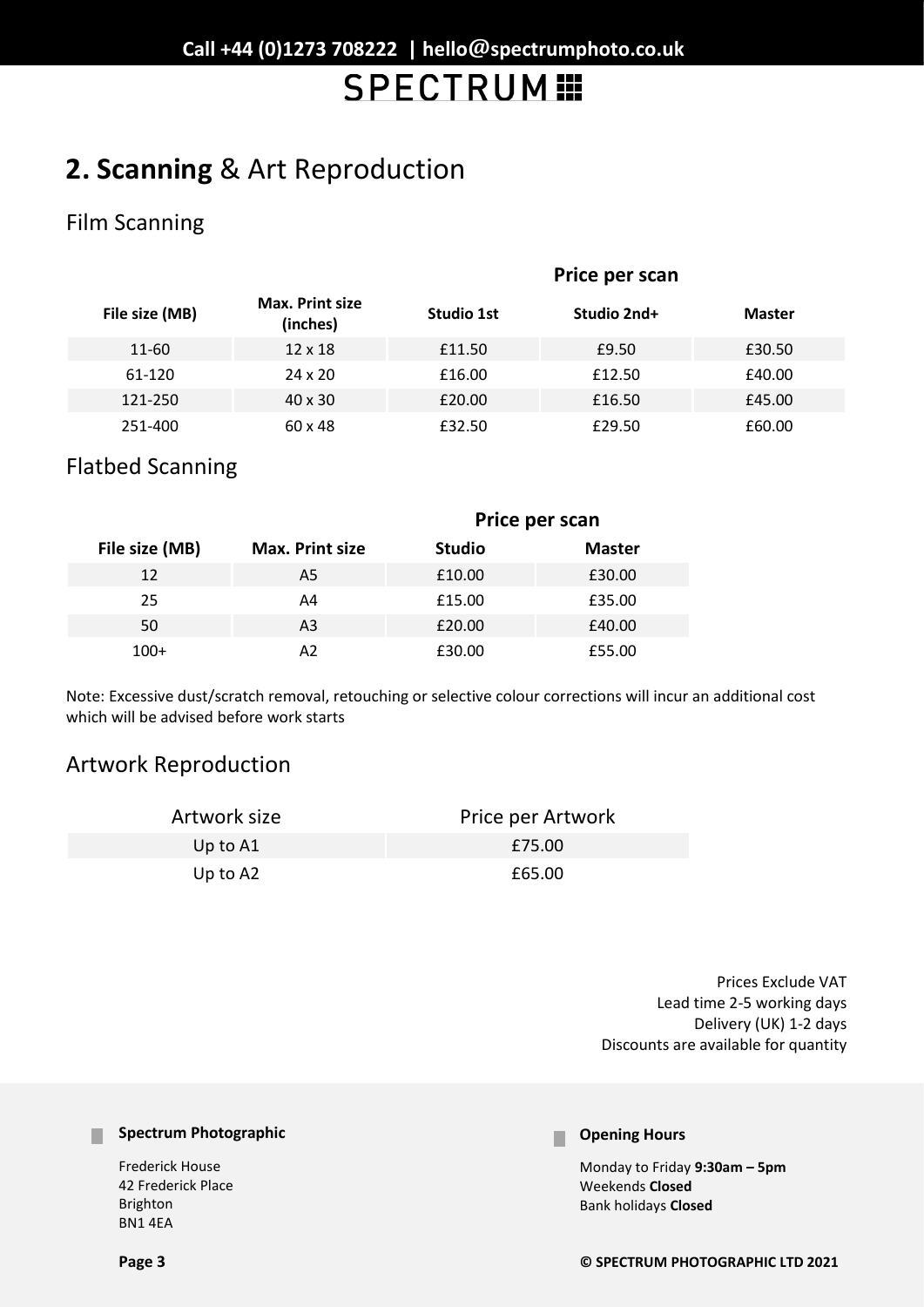# **Darkroom** printing Colour C-Type

| Studio                |           |           |  |  |  |
|-----------------------|-----------|-----------|--|--|--|
| <b>Inches</b>         | mm        | Per print |  |  |  |
| $10 \times 8$         | 254 x 203 | £18.00    |  |  |  |
| 12 x 10               | 305 x 254 | £25.00    |  |  |  |
| 12 x 16               | 305 x 406 | £32.00    |  |  |  |
| 20 x 16               | 508 x 406 | £45.00    |  |  |  |
| 20 x 24               | 508 x 610 | £55.00    |  |  |  |
| <b>Studio PLUS</b>    |           |           |  |  |  |
| $10 \times 8$         | 254 x 203 | £25.00    |  |  |  |
| 12 x 10               | 305 x 254 | £35.00    |  |  |  |
| 12 x 16               | 305 x 406 | £45.00    |  |  |  |
| 20 x 16               | 508 x 406 | £65.00    |  |  |  |
| $20 \times 24$        | 508 x 610 | £80.00    |  |  |  |
| Master                |           |           |  |  |  |
| $10 \times 8$         | 254 x 203 | £45.00    |  |  |  |
| 12 x 10               | 305 x 254 | £55.00    |  |  |  |
| 12 x 16               | 305 x 406 | £75.00    |  |  |  |
| 20 x 16               | 508 x 406 | £95.00    |  |  |  |
| 20 x 24               | 508 x 610 | £130.00   |  |  |  |
| <b>Edition prints</b> |           |           |  |  |  |
| $10 \times 8$         | 254 x 203 | £7.00     |  |  |  |
| 12 x 10               | 305 x 254 | £10.00    |  |  |  |
| 12 x 16               | 305 x 406 | £18.00    |  |  |  |
| $20 \times 16$        | 508 x 406 | £20.00    |  |  |  |

Note: Editions are only available at the time of ordering studio or master hand prints. Formats: 35mm, 120 (6 x 6, 6 x 7 & 645) & 5 x 4

20 x 24 508 x 610 £25.00

Prices Exclude VAT Lead time 3-5 working days Delivery (UK) 1-2 days

#### **Spectrum Photographic**

Frederick House 42 Frederick Place Brighton BN1 4EA

#### **Opening Hours** ٠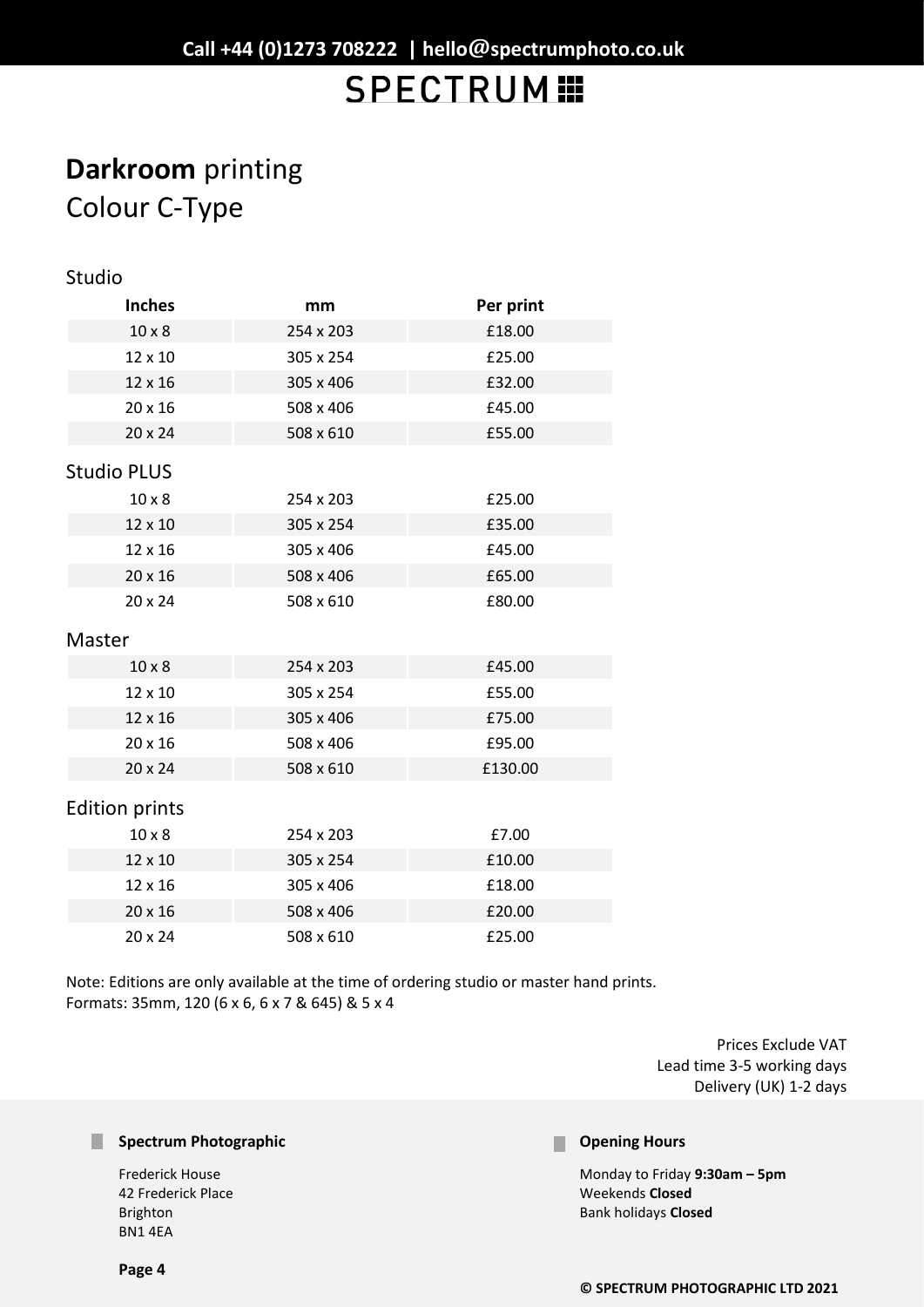# **Darkroom** printing & processing Black & White

### Paper: Ilford FB Classic multigrade

| <b>Inches</b>  | mm        | Per print |
|----------------|-----------|-----------|
| $10 \times 8$  | 254 x 203 | £32.00    |
| $12 \times 10$ | 305 x 254 | £44.00    |
| $12 \times 16$ | 305 x 406 | £57.00    |
| $20 \times 16$ | 508 x 406 | £74.00    |
| $20 \times 24$ | 508 x 610 | £102.00   |

### Paper: Bergger premium warm tone or neutral

| $10 \times 8$  | 254 x 203        | £37.00  |
|----------------|------------------|---------|
| $12 \times 10$ | $305 \times 254$ | £49.00  |
| $12 \times 16$ | 305 x 406        | £62.00  |
| $20 \times 16$ | 508 x 406        | £79.00  |
| $20 \times 24$ | 508 x 610        | £107.00 |

### Paper: Ilford RC Delux multigrade

| $10 \times 8$  | 254 x 203 | £18.00 |
|----------------|-----------|--------|
| $12 \times 10$ | 305 x 254 | £24.00 |
| $12 \times 16$ | 305 x 406 | £32.00 |
| $20 \times 16$ | 508 x 406 | £42.00 |
| $20 \times 24$ | 508 x 610 | £57.00 |

### B&W Film Processing

|                   | 35mm & 120 | 5x4    | 10x8   |
|-------------------|------------|--------|--------|
| Process only      | £12.00     | £11.00 | N/A    |
| Process & Contact | £26.00     | £23.00 | N/A    |
| Contact only      | £16.00     | £14.00 | £18.00 |

Formats: 35mm, 120 (6 x 6, 6 x 7 & 645) & 5 x 4

**Prices Exclude VAT** 

Lead time 3-5 working days Delivery (UK) 1-2 days

#### **Spectrum Photographic**

Frederick House 42 Frederick Place Brighton BN1 4EA

#### **Parage Hours**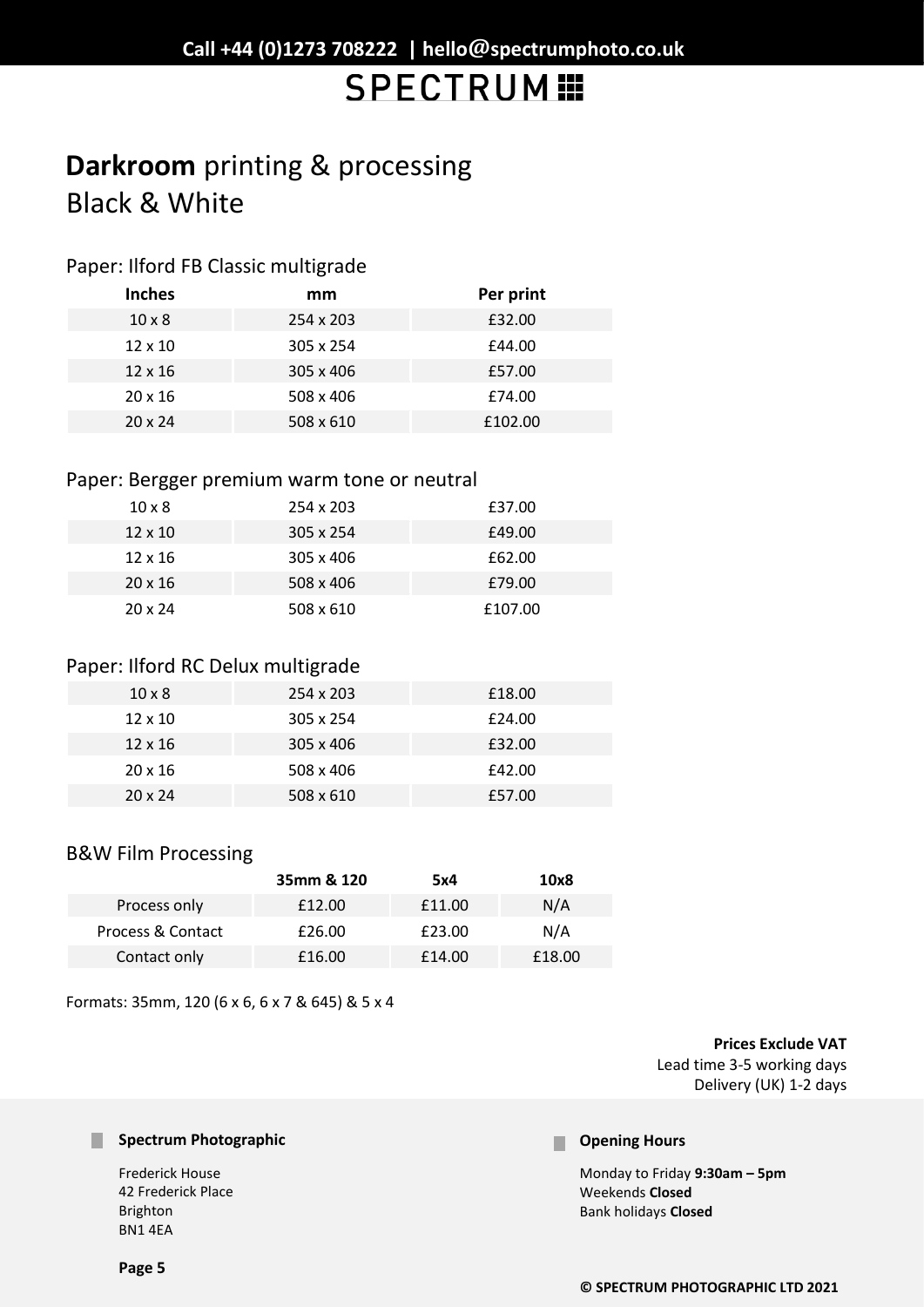# **Archival** mounting

|                       | 2mm Aluminium / |                                 |                 | <b>Durospec®Perspex Reverse</b> |                                 |                       |                                 |                          |
|-----------------------|-----------------|---------------------------------|-----------------|---------------------------------|---------------------------------|-----------------------|---------------------------------|--------------------------|
| <b>Inches</b><br>(8A) |                 |                                 | 3mm Dibond™     |                                 |                                 | <b>Dibond backing</b> |                                 | <b>Acrylic backing</b>   |
| sizes)                | mm              | <b>Batten</b><br><b>Fixings</b> | <b>Subframe</b> | <b>No</b><br><b>Fixings</b>     | <b>Batten</b><br><b>Fixings</b> | <b>Subframe</b>       | <b>Batten</b><br><b>Fixings</b> | <b>Subframe</b>          |
|                       |                 | (E)                             | (E)             | (f)                             | (f)                             | (f)                   | (E)                             | (f)                      |
| $10\times8$           | 254×203         | 40.00                           | 57.00           | 31.00                           | 74.78                           |                       | 88.00                           |                          |
| 12×10                 | 305×254         | 45.00                           | 62.00           | 32.00                           | 87.24                           | —                     | 106.00                          | $\overline{\phantom{0}}$ |
| $12\times16$          | 305×406         | 55.00                           | 62.00           | 39.00                           | 94.00                           | 119.00                | 121.00                          | 150.00                   |
| A <sub>3</sub>        | 420×297         | 55.00                           | 62.00           | 39.00                           | 94.00                           | 119.00                | 121.00                          | 150.00                   |
| 20×16                 | 508×406         | 64.00                           | 70.00           | 49.00                           | 113.00                          | 131.00                | 138.00                          | 163.00                   |
| 20×24                 | 508×610         | 74.00                           | 92.00           | 57.00                           | 119.00                          | 150.00                | 150.00                          | 187.00                   |
| A2                    | 594×420         | 74.00                           | 92.00           | 57.00                           | 119.00                          | 150.00                |                                 | 187.00                   |
| 30×20                 | 762×508         | 87.00                           | 120.00          | 69.00                           | 131.00                          | 175.00                | —                               | 212.00                   |
| 30×30                 | 762×762         | 105.00                          | 143.00          | 86.00                           | 187.00                          | 244.00                |                                 | 300.00                   |
| 36×24                 | 914×610         | 105.00                          | 143.00          | 86.00                           | 187.00                          | 244.00                | -                               | 300.00                   |
| A1                    | 841×594         | 105.00                          | 143.00          | 86.00                           | 187.00                          | 244.00                |                                 | 300.00                   |
| 40×30                 | 1016×762        | 138.00                          | 184.00          | 124.00                          | 243.00                          | 312.00                | -                               | 362.00                   |
| 40×40                 | 1016×1016       | $\qquad \qquad -$               | 240.00          | 145.00                          | -                               | 387.00                | $\overline{\phantom{0}}$        | 449.00                   |
| 48×36                 | 1220×914        | $\qquad \qquad \qquad$          | 250.00          | 145.00                          | -                               | 418.00                | —                               | 480.00                   |
| A <sub>0</sub>        | 1189×841        | $\overline{\phantom{0}}$        | 250.00          | 145.00                          | -                               | 418.00                | $\qquad \qquad -$               | 480.00                   |
| 48×40                 | 1220×1016       | —                               | 300.00          | 176.00                          | —                               | 499.00                | —                               | 561.00                   |
| 48×48                 | 1220×1220       | —                               | 357.00          | 226.00                          | —                               | 543.00                | $\overline{\phantom{0}}$        | 617.00                   |
| 60×40                 | 1524×1016       | —                               | 363.00          | 250.00                          |                                 | 561.00                |                                 | 656.00                   |
| 60×48                 | 1524×1220       |                                 | 425.00          | 284.00                          |                                 | 723.00                |                                 | 786.00                   |
| 72×48                 | 1830×1220       | $\overline{\phantom{m}}$        | 482.00          | 310.00                          | -                               | 823.00                |                                 | 923.00                   |
| 96×48                 | 2440×1220       | —                               | 539.00          | 362.00                          |                                 | 1090.00               |                                 | 1202.00                  |

### **Prices Exclude VAT**

Lead time 7-10 working days Delivery (UK) 1-2 days Discounts are available for quantity

### **Spectrum Photographic**

Frederick House 42 Frederick Place Brighton BN1 4EA

#### **Opening Hours** П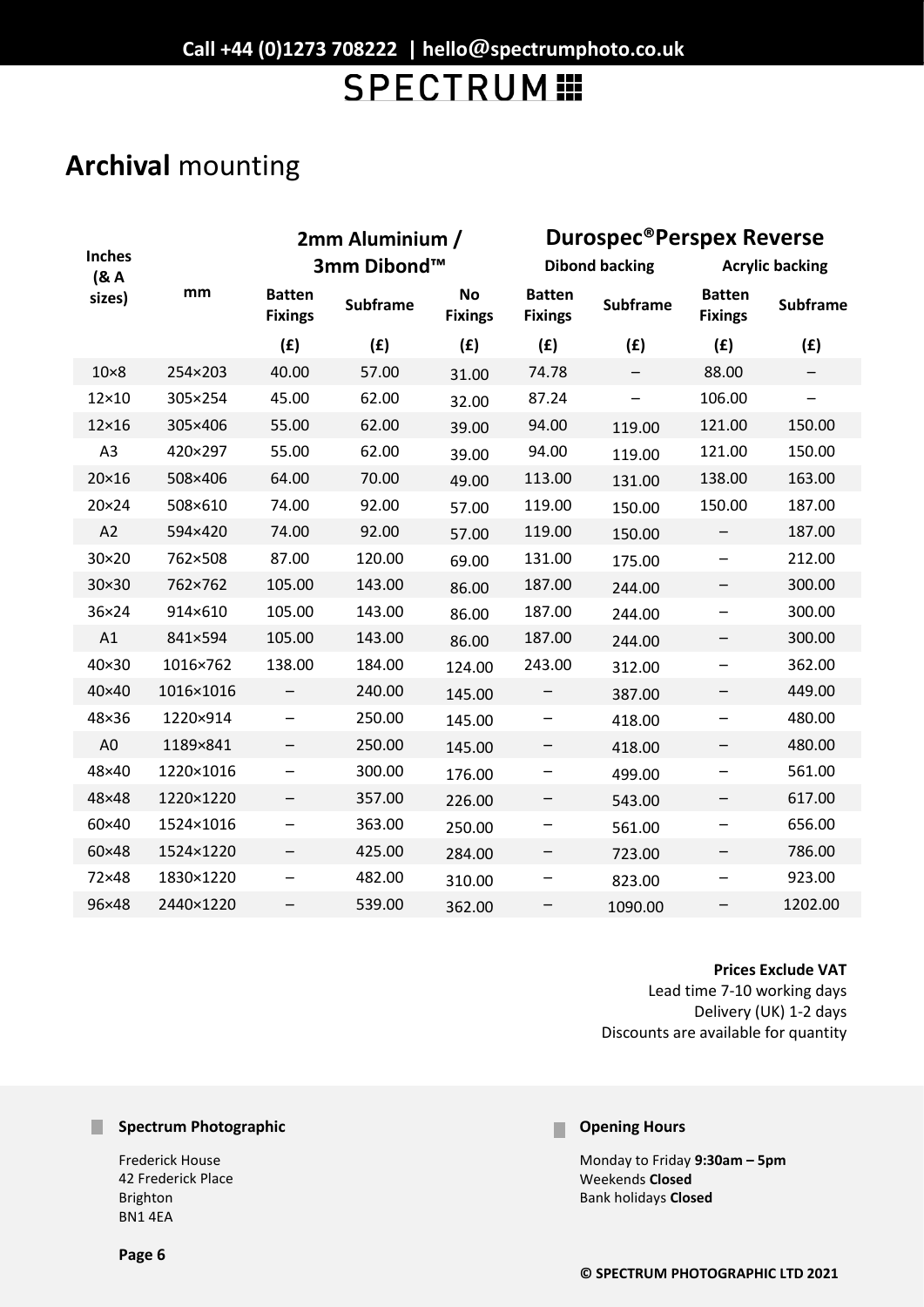# **Display** mounting

| <b>Inches</b><br>(8A)<br>Sizes) | mm        | 3mm<br>White<br><b>PVC</b> | 5mm<br>КАРА™<br><b>Mount</b> | 2mm<br><b>Display</b><br><b>Board</b> | 3.8 mm<br><b>Dispa</b><br><b>Board</b> | 12mm<br>MDF+<br><b>Battens</b> | 18mm<br>Plywood<br>+ Fixings | <b>Matt</b><br>Seal | <b>Gloss</b><br>Seal |
|---------------------------------|-----------|----------------------------|------------------------------|---------------------------------------|----------------------------------------|--------------------------------|------------------------------|---------------------|----------------------|
|                                 |           | (f)                        | (f)                          | (E)                                   | (f)                                    | (f)                            | (f)                          | (f)                 | (f)                  |
| $10\times8$                     | 254×203   | 10.50                      | 11.00                        | 7.00                                  | 10.00                                  | 25.00                          | 30.50                        | 9.60                | 12.00                |
| 12×10                           | 305×254   | 12.00                      | 12.50                        | 7.50                                  | 11.50                                  | 28.00                          | 37.80                        | 9.60                | 12.00                |
| A4                              | 297 x 210 | 12.00                      | 12.50                        | 7.50                                  | 11.50                                  | 28.00                          | 37.80                        | 9.60                | 12.00                |
| $12\times16$                    | 305×406   | 15.45                      | 17.00                        | 8.50                                  | 14.00                                  | 31.00                          | 48.20                        | 12.00               | 15.00                |
| A3                              | 420×297   | 15.45                      | 17.00                        | 9.60                                  | 14.00                                  | 31.00                          | 48.20                        | 12.00               | 15.00                |
| 20×16                           | 508×406   | 20.00                      | 22.00                        | 11.50                                 | 21.00                                  | 40.00                          | 75.30                        | 12.00               | 15.00                |
| 20×24                           | 508×610   | 24.00                      | 26.00                        | 16.00                                 | 24.00                                  | 53.00                          | 95.50                        | 15.00               | 16.80                |
| A2                              | 594×420   | 24.00                      | 26.00                        | 16.00                                 | 24.00                                  | 53.00                          | 95.50                        | 15.00               | 16.80                |
| 30×20                           | 762×508   | 28.00                      | 30.00                        | 20.00                                 | 29.00                                  | 62.00                          | 127.50                       | 16.80               | 19.80                |
| 30×30                           | 762×762   | 40.00                      | 43.00                        | 23.00                                 | 40.00                                  | 72.00                          | 142.75                       | 19.80               | 21.60                |
| 36×24                           | 914×610   | 40.00                      | 43.00                        | 23.00                                 | 40.00                                  | 87.00                          | 155.10                       | 19.80               | 21.60                |
| A1                              | 841×594   | 40.00                      | 43.00                        | 23.00                                 | 40.00                                  | 87.00                          | 155.10                       | 19.80               | 21.60                |
| 40×30                           | 1016×762  | 50.00                      | 54.00                        | 29.00                                 | 52.00                                  | 99.00                          |                              | 24.00               | 30.00                |
| 40×40                           | 1016×1016 | 60.00                      | 64.00                        | 40.00                                 | 65.00                                  | 118.00                         |                              | 32.40               | 42.00                |
| 48×36                           | 1220×914  | 70.00                      | 75.00                        | 40.00                                 | 75.00                                  | 127.00                         |                              | 36.00               | 45.00                |
| A <sub>0</sub>                  | 1189×841  | 70.00                      | 75.00                        | 40.00                                 | 75.00                                  | 127.00                         |                              | 36.00               | 45.00                |
| 48×40                           | 1220×1016 | 80.00                      | 85.00                        | 45.00                                 | 75.00                                  | 148.00                         |                              | 36.00               | 45.00                |
| 48×48                           | 1220×1220 | 92.00                      | 95.00                        | 52.00                                 | 80.00                                  | 173.00                         |                              | 48.00               | 60.00                |
| 60×40                           | 1524×1016 | 92.00                      | 95.00                        | 57.00                                 | 80.00                                  | 185.00                         |                              | 54.00               | 59.00                |
| 60×48                           | 1524×1220 | 110.00                     | 115.00                       | $\qquad \qquad -$                     |                                        | 185.00                         |                              | 66.00               | 84.00                |
| 72×48                           | 1830×1220 | 130.00                     | 145.00                       | $\overline{\phantom{a}}$              |                                        |                                |                              | 84.00               | 108.00               |
| 96×48                           | 2440×1220 | 165.00                     | 174.00                       | $\overline{\phantom{a}}$              |                                        | $\overline{\phantom{a}}$       |                              | 102.00              | 135.00               |
|                                 |           |                            |                              |                                       |                                        |                                |                              |                     |                      |

**\***Minimum Order Requirement for 18mm Plywood

**Prices Exclude VAT** 

Lead time 5-7 working days Delivery (UK) 1-2 days

#### **Spectrum Photographic**

Frederick House 42 Frederick Place Brighton BN1 4EA

#### **Page 7**

#### **Opening Hours** П